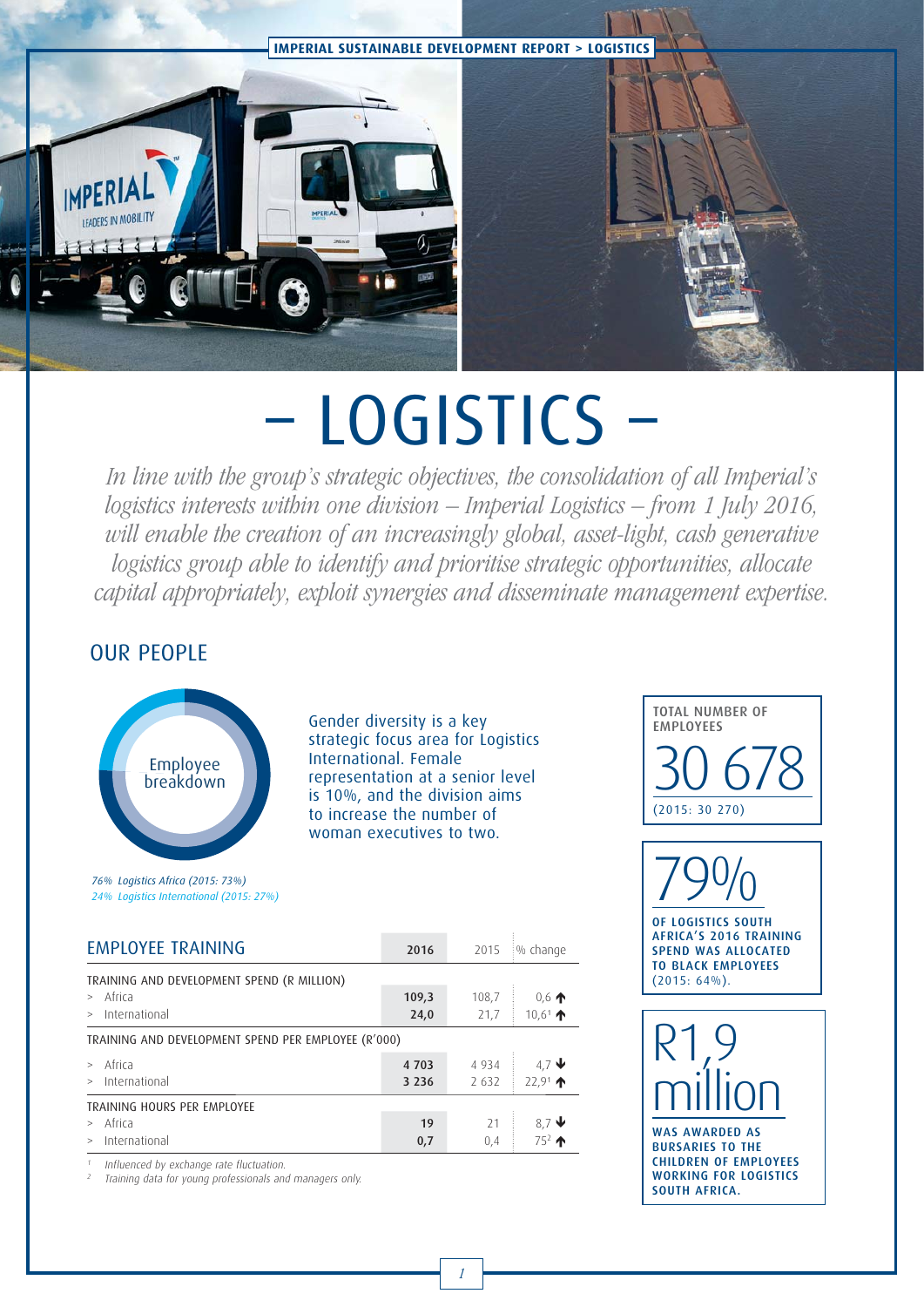

THE IMPERIAL LOGISTICS ACADEMY supports employees with their learning and career development needs. The Academy has established partnerships with Skills Education Training Authorities (SETAs) in South Africa, local government and education institutions. During the reporting year, 589 and 207 employees were registered for learnership programmes and tertiary education respectively.

"Our people are what drive us and that is why discovering, nurturing, and developing our people's talents and abilities lies at the heart of the Imperial Way".

## ENSURING EMPLOYEE HEALTH AND SAFETY

ROAD INJURIES PER MILLION<br>KILOMETRES TRAVELLED

**LOGISTICS AFRICA** 0,158 (2015: 0,059) 0,101 (2015: 0,127)

| <b>SAFETY</b>                                                                 | 2016                     | 2015          | :% change                                      |
|-------------------------------------------------------------------------------|--------------------------|---------------|------------------------------------------------|
| ROAD KILOMETRES TRAVELLED (MILLION)<br>Africa<br>$\geq$<br>International<br>> | 443<br>79                | 473<br>71     | 6.3 $\blacktriangleright$<br>11,3 $\spadesuit$ |
| ROAD ACCIDENTS (COMPANY)<br>> Africa<br>> International                       | 1811<br>133 <sup>1</sup> | 78<br>42      | 132 $\spadesuit$<br>216,6 $\spadesuit$         |
| ROAD INJURIES (COMPANY)<br>> Africa<br>> International                        | 70 <sup>1</sup><br>8     | 28<br>9       | 150,0 $\spadesuit$<br>11,1 $\blacklozenge$     |
| ROAD FATALITIES (COMPANY)<br>Africa<br>International<br>>                     | 1<br>0                   | 5<br>$\Omega$ | 80 $\blacklozenge$                             |

Increase is due to more stringent safety reporting criteria introduced during the reporting year.

Logistics South Africa participates in the Trucking Wellness programme, a primary healthcare programme run by the national bargaining council. As part of the programme, the division sponsors seven wellness centres in South Africa, contributing R805 000 a year to these centres.

## DEMONSTRATING SOCIAL VALUE

#### GUARDING AGAINST **CORRUPTION**

Operating ethically is a key consideration for the division given its partnerships with health ministries, donor organisations and the pharmaceutical industry. During the year, whistle-blowing awareness initiatives were undertaken in Botswana, Namibia, Nigeria and Mozambique; and Logistics International revised its code of conduct and introduced a new anti-bribery policy.



Main sponsor of the Africa Pharmaceutical Summit, a strategic industry event that tackles the most pressing issues facing the development of the pharmaceutical industry in Africa.

ENTERPRISE AND SUPPLIER<br>DEVELOPMENT SPEND (SOUTH AFRICA)  $\sum_{i=1}^{n}$ 



Some 76% of the division's enterprise development spend was allocated to the capital and operational expenditure requirements of the Unjani Clinics network.